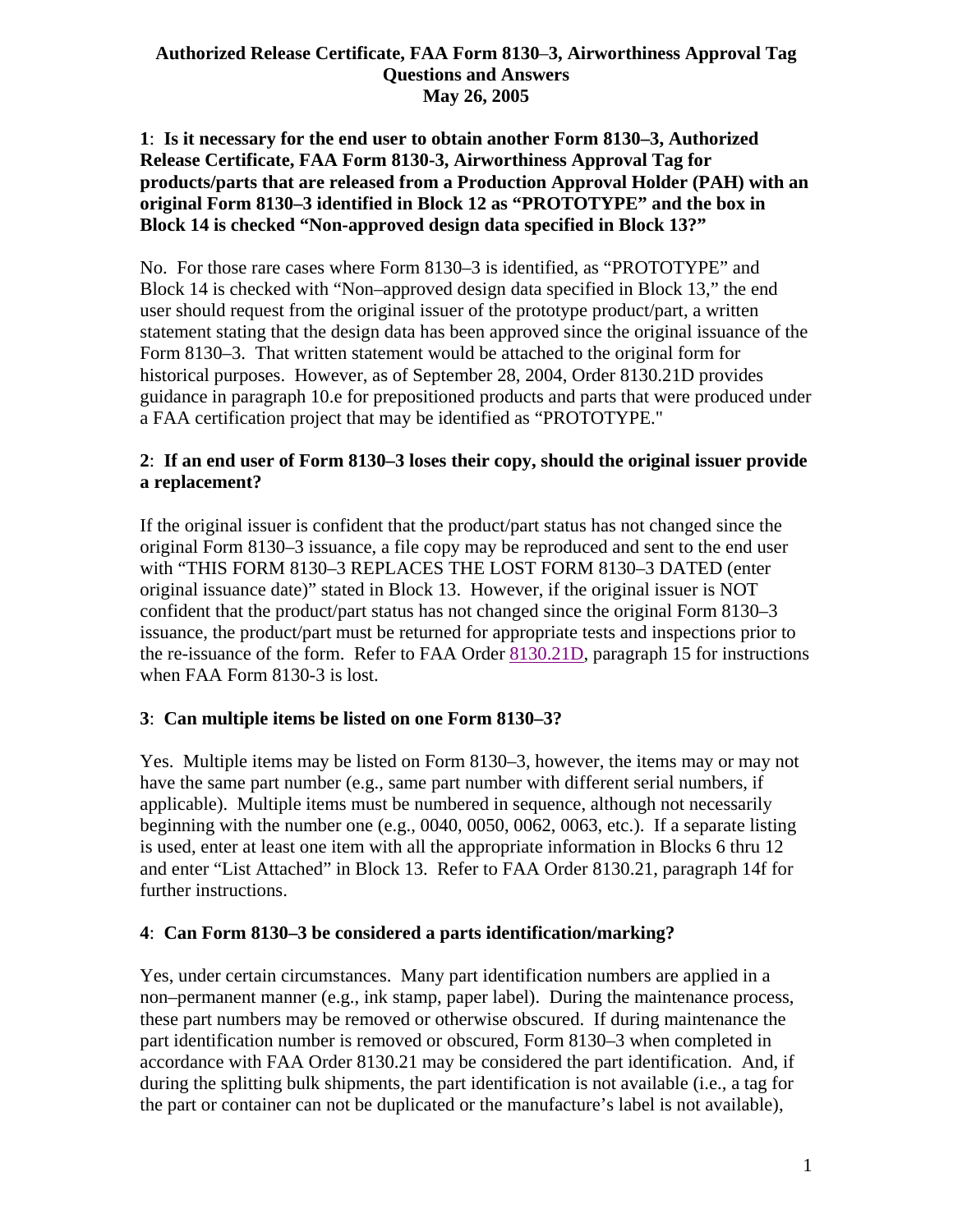Form 8130–3 may be considered the part marking if the form is completed in accordance with FAA Order 8130.21. Refer to FAA Order 8130.21, paragraphs 8. f and 11.d for further instructions.

## **5**: **Is the Production Approval Holder (PAH) allowed to develop an automated printing method to pre–print FAA Form 8130–3 for the designee's consideration and signature?**

Yes. The PAH may develop an automated printing method to pre-print Form 8130–3 for the products/parts in which the designee will inspect and approve. If the PAH elects to pre-print Form 8130–3 for the products/parts, that method must be documented in their quality control/assurance manual, and the designee will only sign Form 8130–3 if the products/parts conform to the type design and are in a condition fro safe operation. The automated form must duplicate the format of the original Government printed form. THE OVERALL FORM AS DESIGNED MUST NOT BE CHANGED, NOR MAY ANY WORDS BE ADDED OR DELETED (with the exception of filling in the blanks). It is permissible to preprint the text on Form 8130–3 that is required by this order. The size of blocks, in relationship to each other, may vary slightly, but all blocks MUST REMAIN IN THEIR ORIGINAL LOCATION. Form 8130–3 may also be reduced in overall size to reduce paper consumption, but not to the extent that it is no longer easily readable and readily recognizable.

# **6**: **Can Form 8130–3 be filled electronically?**

Yes. The copies of the Form 8130–3 and FAA Form 8100–1 may be retained in their original paper format or in a secure database, provided the database contains all of the information required on Form 8130–3, complies with AC 120–78, Acceptance and Use of Electronic Signatures, Electronic Record keeping Systems, and Electronic Manuals (when applicable), and is available for FAA review upon request. When a Form 8130–3 is issued for approval for return to service in accordance with FAA Order 8130.21, paragraph 12, a copy of the original Form 8130–3 that accompany each shipment or article must comply with the record keeping requirements of 14 CFR parts 43, 91, 121, 135, and 145. These forms must be retained by the facility where Form 8130–3 is issued. Duplicates of Form 8130–3, including signatures retained in a database, do not need to be graphic images of the original documents. However, when a supplemental Form 8130–3 is issued in accordance with Order 8130.21, traceability back through a system that assures that products/parts were received with an original Form 8130–3 must be possible.

## **7**: **Is it allowable for a PAH to enter the phrase "FOR DOMESTIC SHIPMENTS ONLY" in Block 13, "Remarks?"**

Yes. However, FAA issued a deviation on May 12, 2005 that precluded the use of the phase "FOR DOMESTIC SHIPMENTS ONLY" to be entered in Block 13 by those persons authorized to issue Form 8130-3.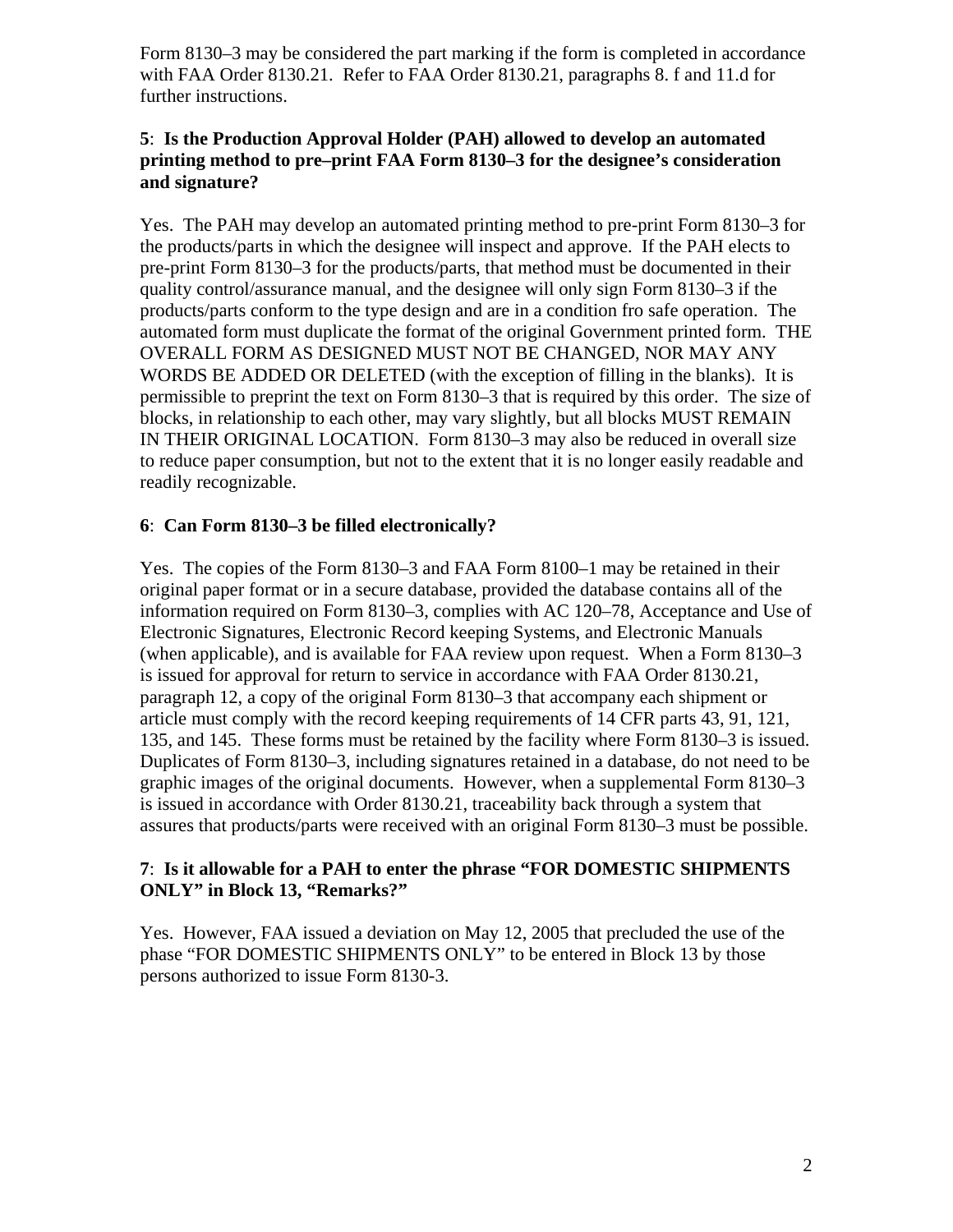### **8**: **When products/parts are received at distributors with a Form 8130–3 and Block 13 is identified as "FOR DOMESTIC SHIPMENTS ONLY," how can these products/parts be exported?**

In order to export products/parts that are received with a Form 8130–3 that has the statement "FOR DOMESTIC SHIPMENTS ONLY," it is necessary to issue a supplemental export Form 8130–3. Once products/parts leave the control of the PAH's quality control system, it is up to a qualified designated airworthiness representative (DAR) to verify the importing country's special requirements are met and to determine if the products/parts are airworthy and are in a condition for safe operation. Once those determinations are made, a qualified DAR may issue an export Form 8130–3.

#### **9**: **Can a PAH's designee issue a Form 8130–3 for a product/part as "NEW" and complete Blocks 14 through 18 once the product/part has been shipped to an end user (i.e., air carrier/repair station) and the end user requests that Block 12 state "NEW?"**

**a**. No. Once a product/part has left the control of the PAH's quality control system, the PAH's designee can not issue Form 8130–3 with Block 12 identified as "NEW" and Blocks 14 through 18 completed. The only time Form 8130–3 can be identified in Block 12 as "NEW" is:

1) When the products/parts are still under the control of a PAH's quality control system; or

2) The products/parts have never been issued an original Form 8130–3 and are located at an accredited distributor's facility. The airworthiness of the products/parts must be established, as well as positive traceability to a PAH via acceptable documentation by an authorized DAR. (Refer to FAA Order 8130.21 for further instructions.)

Therefore, if the end user has possession of the products/parts and requires a new Form 8130–3 to accompany the products/parts, the requirements of Approval for Return to Service would need to be administrated. An authorized person could inspect the products/parts and document "INSPECTED" in Block 12 and complete Blocks 19 through 23 on the Form 8130–3.

**b**. The exception to the answer in 9.a is; if the end user returns the products/parts to the PAH and the PAH routes the products/parts through their quality control system to determine if the products/parts still conform to the type design they were produced under. If the PAH makes that determination, the designee or FAA could issue an original Form 8130–3 with "NEW" documented in Block 12, and complete Blocks 14 through 18. Refer to paragraph 16 of the order for additional details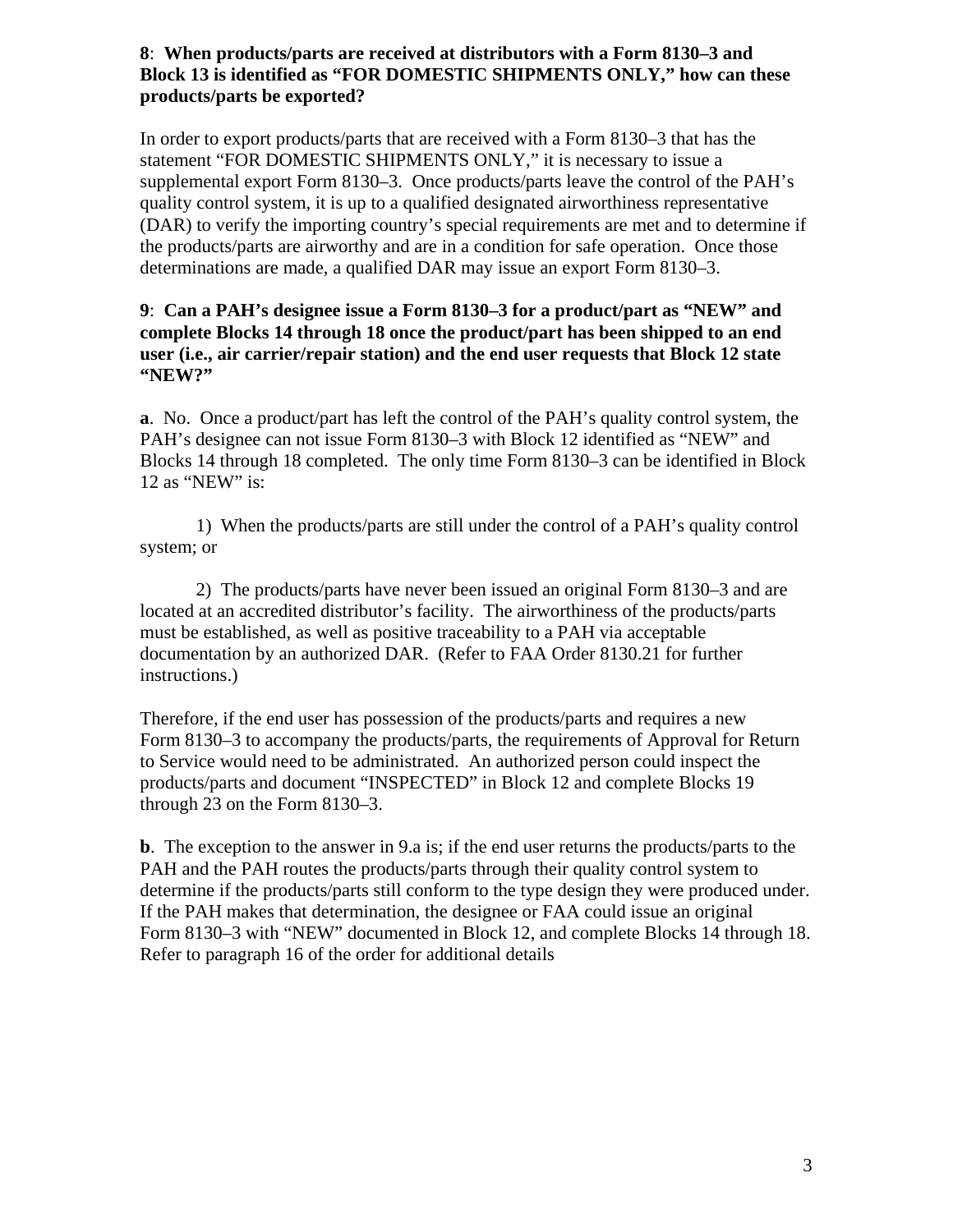### **10**: **If our facility's computer generated Form 8130–3 is too small to document the "User/Installer Responsibilities" on the front of the form, can the back of the form be used to document this information?**

No. It was agreed by all authorities that all the information would be on the front of the forms, leaving the back of the form blank. Also, the overall form as designed must not be changed, nor may any words be added or deleted (with the exception of adjusting the size of the blocks and filling in the blanks).

# **11**: **What number is required to be placed in Block 4 along with the Organization Name and Address?**

When an FAA inspector or designee issues FAA Form 8130–3, they are required to complete the form in accordance with FAA Order 8130.21. In regards to Block 4 of the FAA Form 8130–3, paragraph 14d(1) states "Enter the full name and physical address (no post office box numbers) of the organization or facility for which the form is being issued and the PAH certificate or project number."

- 1) PAH approval examples are Production Certificate (PC), Approved Production Inspection System (APIS), Technical Standard Order Authorization (TSOA), or a Parts Manufacturer Approval (PMA).
- 2) Production project number examples for PMA, TSOA, or APIS are PQ2456SW, PT4328NE, or PA5322CE, respectively, etc
- 3) Production Certificate number examples are PC700, PC341CE, PC104NW, etc.

# **12**: **How should the date be placed in Blocks 18 and 23?**

In order to be consistent and avoid any confusion between European countries and US entry of dates on the forms, i.e., mistaking the month and day entries, it is necessary to enter the date as mmm/dd/yyyy. (i.e., Jun/03/2004, Sep–18–2004, Dec. 20, 2004).

# **13**: **Can FAA Form 8130–3 be issued for products/parts that are not FAA– approved?**

No. It is not permitted to issue FAA Form 8130–3 for non–FAA–approved products/parts that are to be installed on U.S. registered aircraft. Products (engines and propellers) and part that are not produced under an FAA production approval system are not eligible to receive an FAA Form 8130–3. However, under part 21, a conformity inspection is performed on a prototype or test product/part prior to type certification to determine that it conforms to the specified data. Form 8130–3 may be used to record conformity inspections made by or on behalf of the FAA.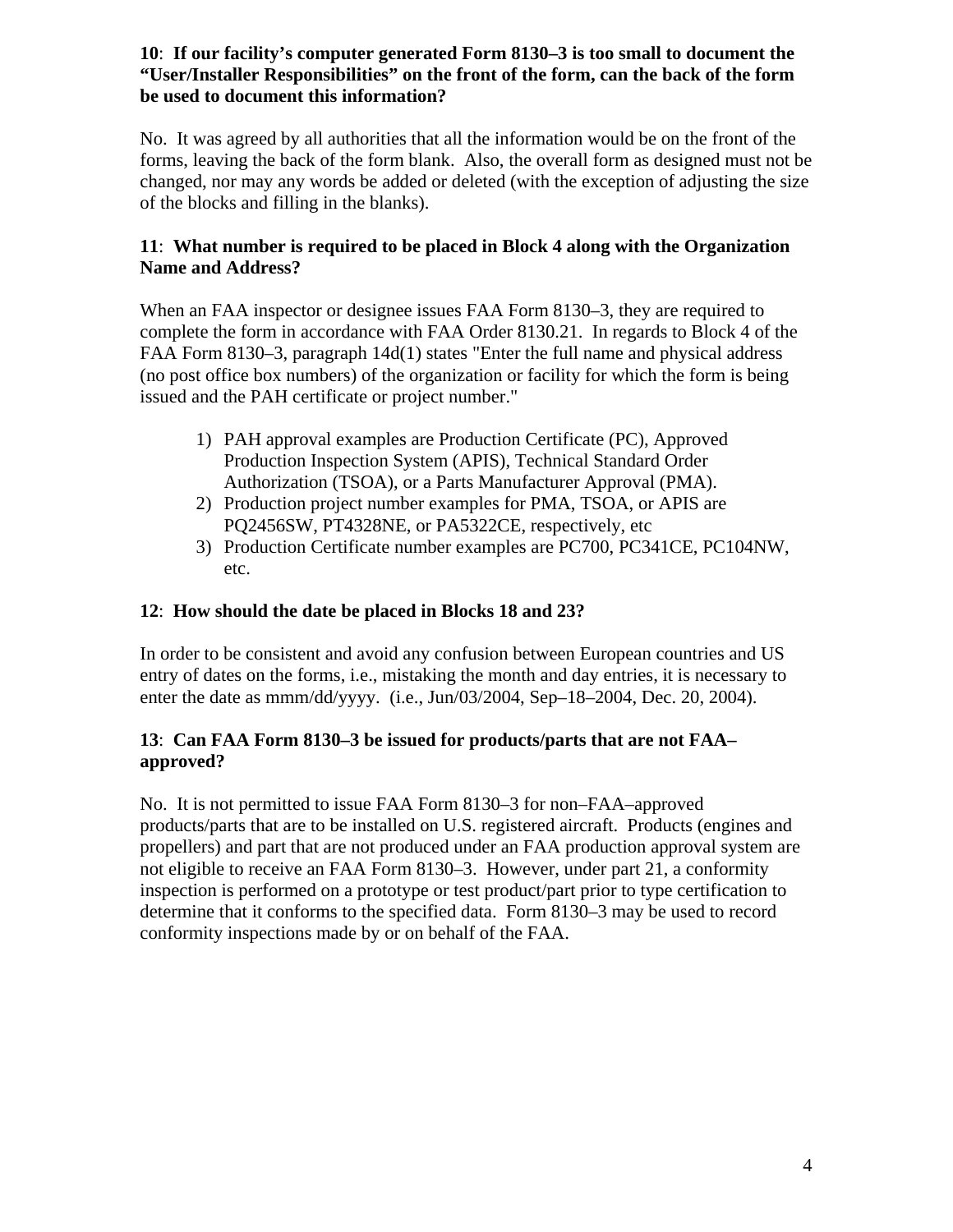## **14**: **How can the usage of FAA Form 8130–3 be voluntary for domestic use?**

The requirements of 14 Code of Federal Regulation, Certification Procedures for Production and parts (part 21), subpart L, Export Airworthiness Approvals stipulate the use of FAA Form 8130–3 when exporting Class II and III products. Although there are no requirements covering the use of FAA Form 8130–3 for domestic purposes, the Aircraft Certification Service encourages the PAH's to issue a form with each shipment either for export or domestic use. This will help the aviation authorities and industry to assure traceability and ease the shipment of products/parts through the aviation system.

# **15**: **Why is paragraph 6, Deviations stipulated in FAA Order 8130.21?**

This paragraph is standard in all directives issued for FAA use. The purpose of this paragraph is to inform the FAA employees and designees that the information contained within the order must be followed without deviation in order to keep the implementation within the order standardized through–out all FAA regions/directorates.

# **16**: **How are standard parts eligible to receive an airworthiness approval?**

Standard parts produced pursuant to a production approval are eligible for the issuance of Form 8130–3 for the purpose of airworthiness approval. The keywords in that paragraph within FAA Order 8130.21 that authorize standard parts to receive an airworthiness approval are "produced pursuant to a production approval." A standard part not produced pursuant to a production approval, is NOT eligible to receive an airworthiness approval, Form 8130–3.

# **17**: **Will manufacturers of standard parts receive a 14 CFR part 21 production approval?**

Manufacturers of standard parts will not receive a production approval unless they meet the requirements of 14 CFR part 21.

## **18**: **How is the quality of parts assured when a Form 8130–3 is issued at PAH suppliers and associated facilities? How is traceability assured if the PAH issues Form 8130–3 for parts manufactured by his suppliers?**

The PAH's quality system includes procedures to ensure that the suppliers used by the PAH produces parts that meet the approved type design and are in a condition for safe operation. If the PAH's approved supplier is authorized "direct shipment authorization" by the PAH (FAA must be informed by the PAH that direct shipment authorization is being granted to a particular supplier), a Form 8130–3 may be issued from that supplier, either by the FAA or an authorized designee. The PAH does not issue a Form 8130–3, the authorized designee has that responsibility. The PAH has the responsibility to inspect the parts for conformance to the type design and to determine they are in a condition for safe operation. Once that is completed, it's the designee who issues the Form 8130–3, not the PAH; or the PAH authorizes the supplier direct shipment authorization. Traceability is ensured through the PAH's (or approved supplier's) approved quality system.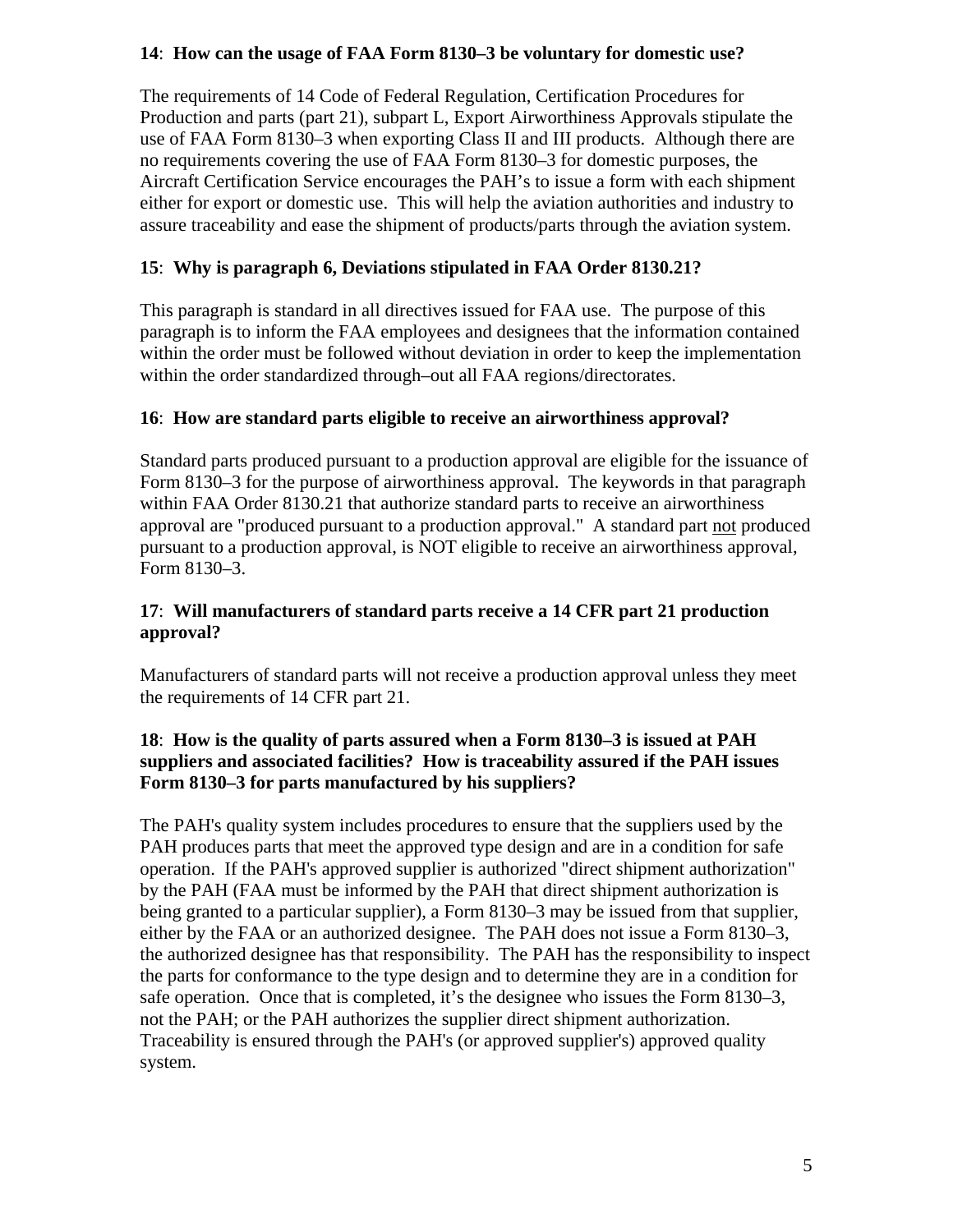**19**: **How are suppliers/distribution centers, allowed to split quantities and to issue a supplemental Form 8130–3, (even from outside the U.S). And, would the status of work on such supplemental forms be "NEW" and signed on the left side in Block 15 and not "INSPECTED," although such a distribution center has not manufactured the part?**

FAA Form 8130–3 would be signed on the left side as a "NEW" part, and not just identified as "INSPECTED". When a supplemental Form 8130–3 is issued for a split lot, there are two methods to accomplish this. 1) A PAH, PAH-approved supplier, or PAH associate facility which some times referred as PAH distribution centers (still under the PAH quality system) completes a new form; or 2) An entity other than a PAH, PAH– approved supplier, or PAH (i.e., distributor, repair station, air carrier) makes a copy of the original, crosses out the quantity in Block 10 and enters the quantity shipped under the split lot.

**20**: **When would a PAH sign the right side of the form as approval for return for service?** When it reads in 12 a (3) that Blocks 19–23 are to be used that would indicate USED parts are return to service after maintenance done by the PAH. **Where does this leave the PAH authority to work on NEW parts requiring maintenance such as, modification, overhaul (as part of shelf life renewal) etc?** In the case of NEW parts the PAH should release them by signing Block 14 although the work is carried in accordance with 14 CFR 43."

In accordance with 14 CFR part 43, Maintenance, preventative maintenance, rebuilding, and alteration, section  $43.3(i)$ , the PAH may rebuild or alter the products that they produce under their type or production certificate. If the PAH performs either of these two functions in accordance with section 43.3(j) on new, used, new–unused products, it's a return to service and the right side of Form 8130–3 is used. The left side of the form is never used for a return to service.

#### **21**: **When entering the eligibility information in Block 9, what does "to the extent known by the signatory" mean?**

The person signing Form 8130–3 must verify that the model number (at least one) listed in Block 9 is at least one of the models that the part is eligible for installation. No matter what product number is placed in Block 9, it is the installer's responsibility to verify the eligibility. In some cases when an end user sees a product number in Block 9, and it's not the product model number the part was ordered for, the end user sometimes returns the part indicating it is not eligible for his product. Again, this may not be the case that the part is non–eligible. The model number listed in Block 9 does not necessarily mean that a part is only eligible for installation on the listed model(s).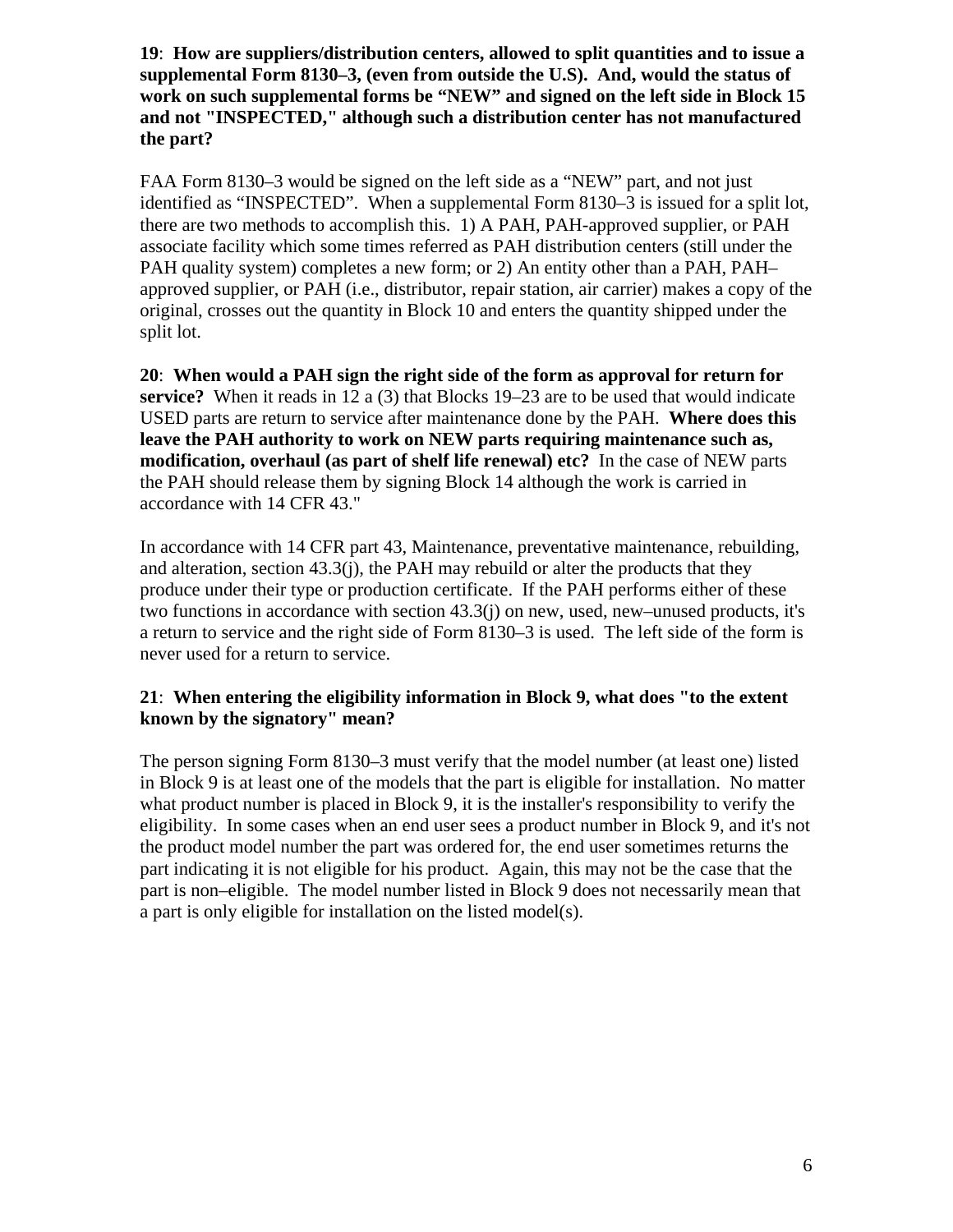### **22**: **What type of numbers (serial or batch) belongs in Block 11 of Form 8130-3?**

In most cases when the form is for a new part, a serial or batch number is applied in Block 11 by the PAH or the PAH–approved supplier. (However, all parts are not required to be marked with a serial number, Per 14 CFR part 45, §§ 45.13 and 45.14. These sections identify those products, parts, and appliances that are required to be identified with a serial number. [i.e., Life-limited parts], all other parts are not required to be identified with a serial number. Also, if a product/part/appliance is identified with a PAH's manufacturing processing number for internal manufacturing process control, that number is not considered to be a serial number in accordance with 14 CFR part 45, and should not be entered in Block 11 on the Form 8130-3.

The issuer of Form 8130-3 should not have the latitude to enter any other number in Block 11 unless it's a product, part, or appliance that meets the requirements of 14 CFR part 45.14 (as stipulated in paragraph 14K of the order). Therefore, it's not a critical component (life-limited), "N/A" would be entered in Block 11 by the issuer of Form 8130-3

### **23**: **The basis for "re–issuance" is unclear. How can one sign a replacement form with a current date in Block 23 and at the same time apply the same date as the lost form?**

FAA Order 8130.21, paragraph 8, General Procedures provides guidance for the retention of Form 8130–3 for the issuance of new and approval for return to service parts. If the PAH's designee, air agency, or air carrier receives a request for a replacement Form 8130–3 for either new or approval for return to service parts that was issued on May 16, 2003, their files should contain the original information. Per paragraph 15 c, the replacement form will contain "THIS FORM 8130-3 REPLACES THE LOST FORM 8130-3 DATED [enter original issuance date]" in Block 13. Block 18 (or 23) will reflect the date the replacement form was signed.

### **24**: **Do the requirements contained in paragraph 12d, Issuance of Form 8130–3 for Used Products/Parts Removed from a U.S. –Registered Aircraft for Installation on Another U.S. –Registered Aircraft mean that a "dismantling agency" has to follow paragraph 12d (2) the moment either the registration is cancelled or the operating certificate is cancelled?**

No. This requirement was added for the purposes of approval for return to service of those parts removed from a U.S. –registered aircraft under 14 CFR parts 121 or 135 for use on another aircraft under the same certificate type as the aircraft the part was removed. It is not intended, required, or authorized for a "dismantling agency" to use the requirements of FAA Order 8130.21. The authorized users of FAA Order 8130.21 for return to service are listed in paragraphs  $12a(1) \& (2)$ .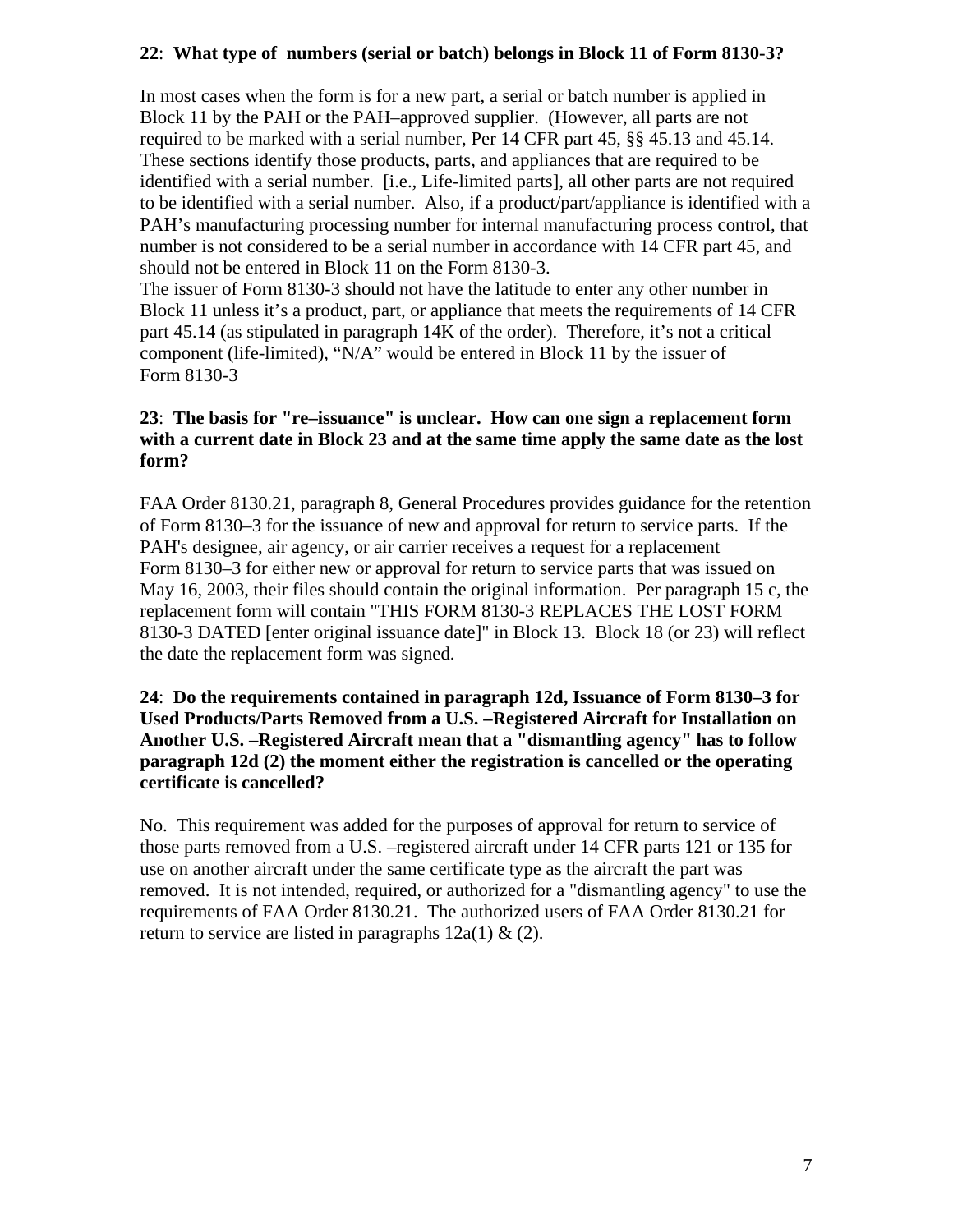## **25**: **Block 19 Dual Release. Which block contained within Block19 should be checked when returning a part to service after maintenance when the organization that performed the service is both FAA and JAA certified?**

When an organization is using the Form 8130-3 as a dual release and the organization is FAA and JAA certified, both blocks should be checked. In order to satisfy the JAA or EASA member authority, the air agency, U.S. air carrier, or PAH FAA approval/certification number must be entered in Block 21, along with the following statement in Block 13: **"[Name of repair station] certifies that the work specified in Blocks 12 and 13 was performed in accordance with EASA part 145 approval and with respect to that work, the aircraft component is considered ready for release to service under EASA approval number [insert number]."**

By checking both blocks and inserting the statement the organization is certifying that the part has been maintained under the appropriate CFR's and the JAA special conditions identified in JAA Temporary Guidance Leaflet (TGL) -2.

### **26**: **How can a dual release be applied in Block 19, stating the maintenance meets both FAA and JAA requirements when the data used is not FAA approved?**

The organization is certifying under a dual release that the FAA repair station or air carrier meets all of the CFR parts 43 and 145 requirements, with the exception of the EASA data used to perform maintenance on the part. This type of release meets the terms and conditions of an applicable Bilateral Aviation Safety Agreement, Maintenance Implementation Procedures. The data used by the FAA repair station or air carrier may be the data approved by an operator's NAA and incorporated at the request of a JAA member country operator. The data used must be specified in Block 13, including a revision date (if applicable). An example of a dual release using data that is not FAA approved would be an airworthiness directive issued by the United Kingdom's NAA and incorporated by the FAA repair station during maintenance. It has been our experience that the request to use foreign data has been rare, normally the manufacture's data and instructions for continued airworthiness are accepted around the world, however there are a few exceptions. It should be noted that a dual release with the incorporation of non-FAA approved or acceptable data is not authorized for installation on a U.S. registered aircraft

## **27**: **When Form 8130-3 is issued for an airworthiness approval for a new subcomponent of a PMA/TSO authorization part or appliance, must all the higher assembly part numbers be listed with the required statement in Block 13?**

No. The reason this requirement was added in the Order 8130.21D revision was for a subcomponent of a PMA/TSO authorization higher assembly to be traceable back to at least one PMA/TSO authorization higher assembly. It was not the FAAs intention to require a PAH to list all higher assemblies that the subcomponent may be installed.

## **28**: **Are subcomponents of a PMA/TSO'd article eligible for export under 14 CFR Part 21, Subpart L?**

Yes. If the subcomponent of a PMA/TSO'd parts/article are classified as Class II they may be exported.